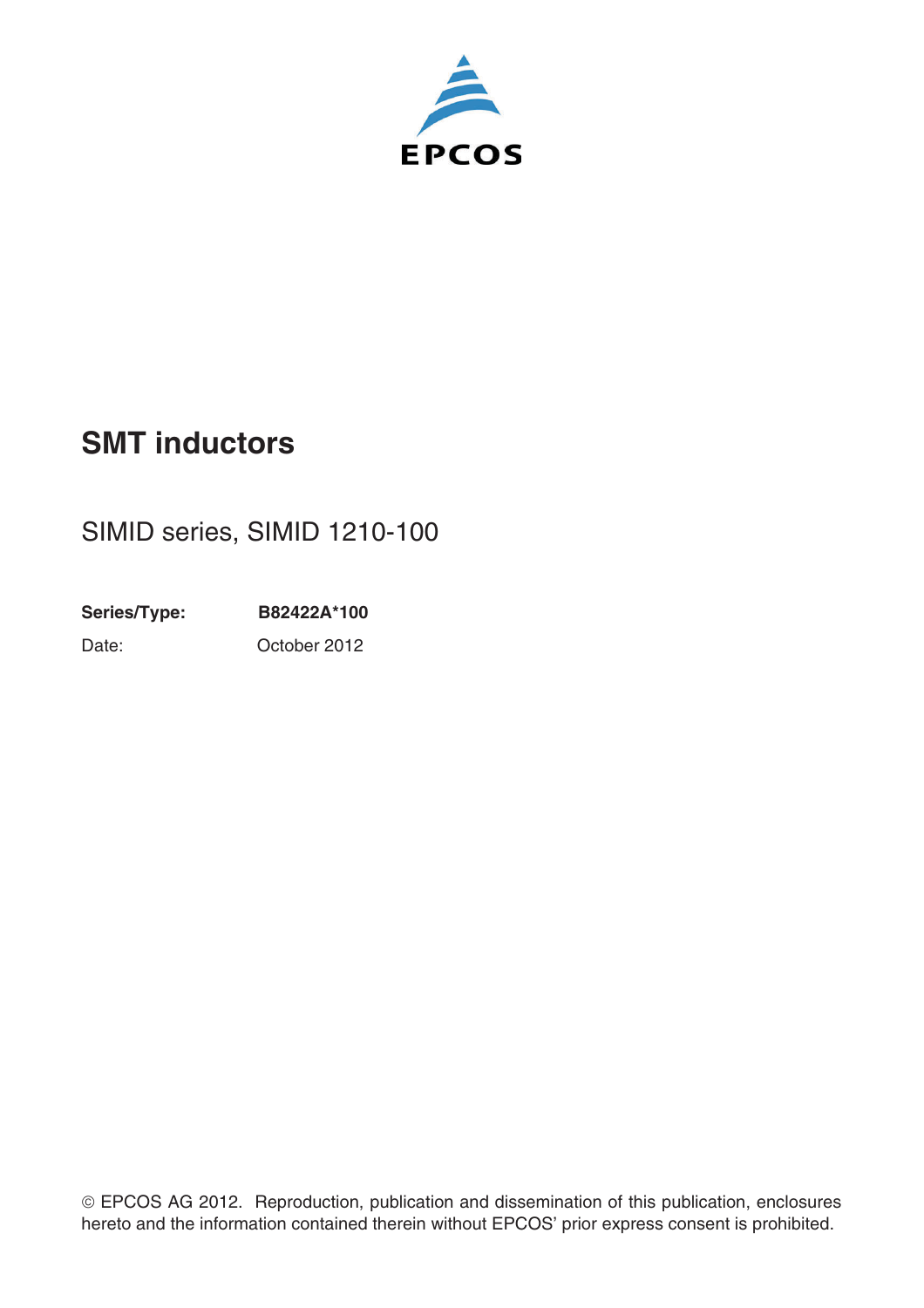**SIMID 1210-100**

**Size 1210 (EIA) or 3225 (IEC) Rated inductance 0.0082 ... 100 μH Rated current 65 ... 800 mA**

#### **Construction**

- Ceramic or ferrite core
- Laser-welded winding
- Flame-retardant molding

#### **Features**

- Temperature range up to  $+145$  °C
- High Q factor
- High resonance frequency
- Qualified to AEC-Q200
- Suitable for lead-free reflow soldering as referenced in JEDEC J-STD 020D
- RoHS-compatible

#### **Applications**

- Filtering of supply voltages, coupling, decoupling
- Antenna systems
- Automotive electronics
- Telecommunications
- Consumer and data processing equipment
- Industrial electronics

#### **Terminals**

- Base material CuSn6
- **Layer composition Cu, Ag, Sn (lead-free)**<sup>1)</sup>
- Electro-plated

#### **Marking**

- Marking on component: Manufacturer, L value (in nH), tolerance of L value (coded), date of manufacture (YWWD)
- Minimum data on reel: Manufacturer, ordering code, L value, quantity, date of packing

#### **Delivery mode and packing units**

- 8-mm blister tape, wound on 180-mm or 330-mm  $\varnothing$  reel
- Packing units: 180-mm reel: 2000 pcs./reel 330-mm reel: 8000 pcs./reel



**SMD** 



<sup>1)</sup> Ni-barrier-plated terminals on request (B82422A\*150).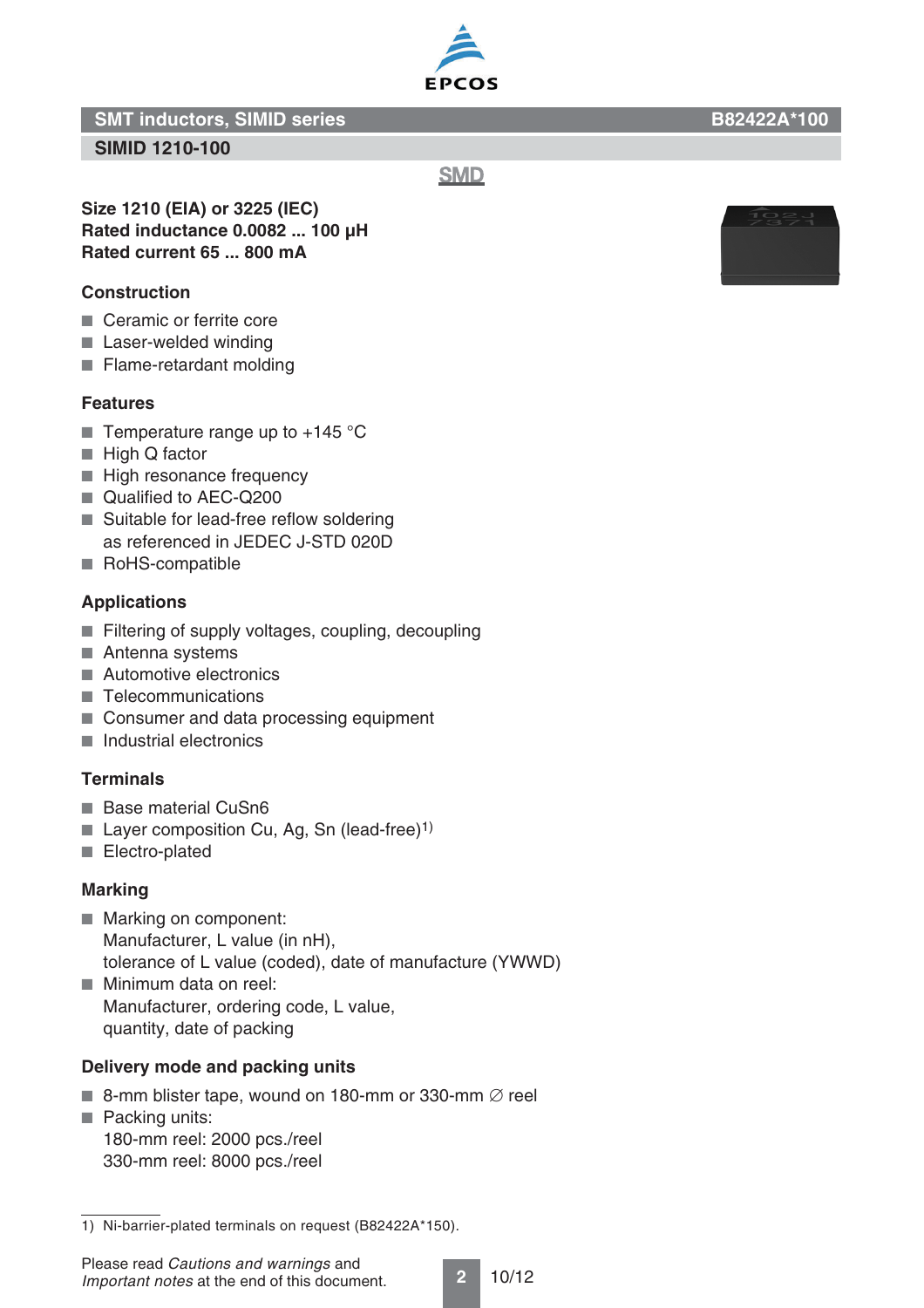

#### **SIMID 1210-100**

# **SMD**

#### **Dimensional drawing and layout recommendation**



![](_page_2_Figure_7.jpeg)

| A   |      |      |     |
|-----|------|------|-----|
| 2.7 | 1.15 | 12.1 | 4.4 |

1) Soldering area

IND0073-6-E

d

 $0.4 \text{ min}^{1}$ 

Dimensions in mm

#### **Taping and packing**

Blister tape Reel

![](_page_2_Figure_14.jpeg)

![](_page_2_Figure_16.jpeg)

Dimensions in mm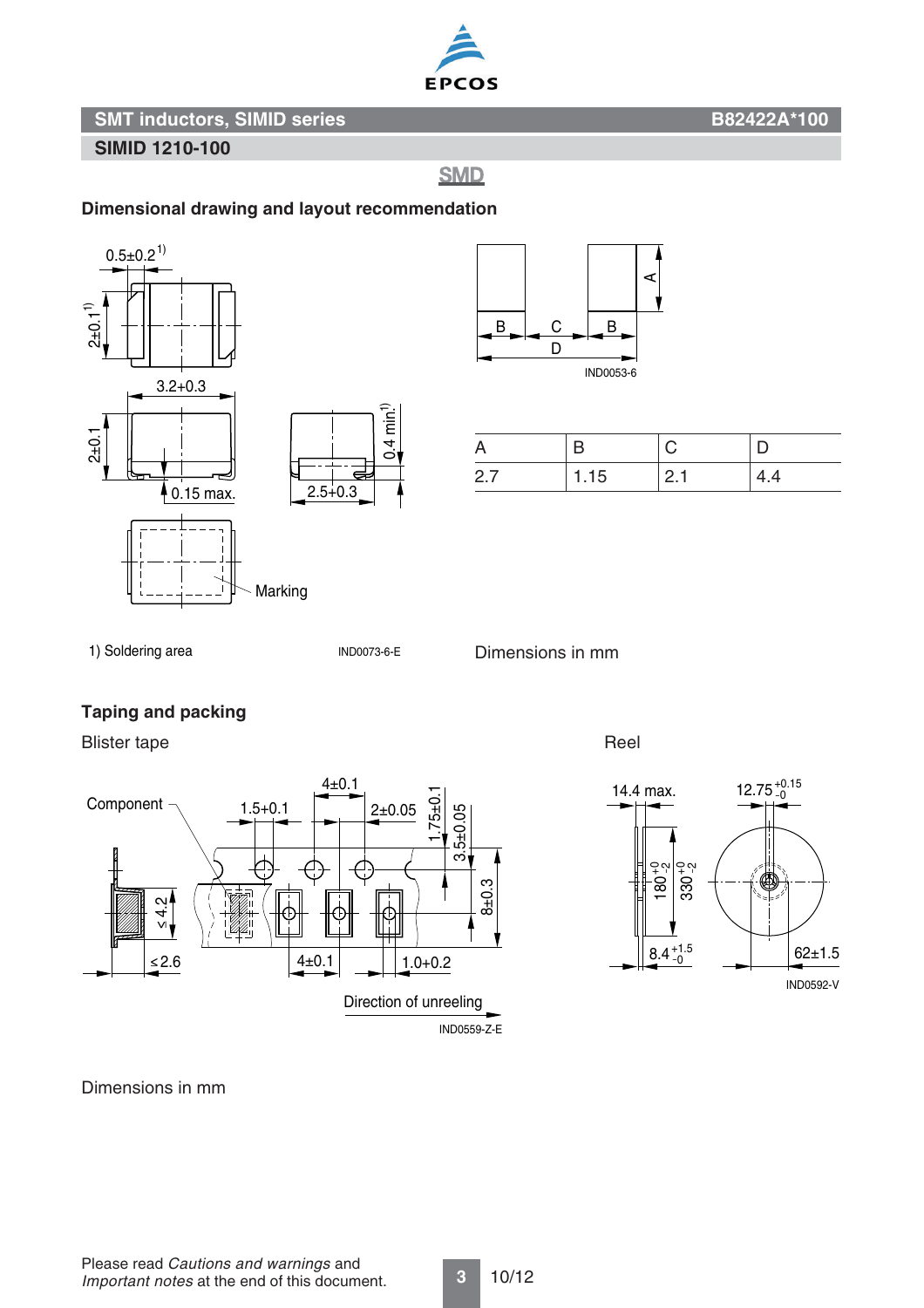![](_page_3_Picture_0.jpeg)

#### **SIMID 1210-100**

**SMD** 

# **Technical data and measuring conditions**

| Rated inductance $L_{B}$          | Measured with impedance analyzer Agilent 4294A<br>at frequency $f_1$ , 0.1 V, +20 °C                                                       |
|-----------------------------------|--------------------------------------------------------------------------------------------------------------------------------------------|
| $Q$ factor $Q_{min}$              | Measured with impedance analyzer Agilent 4294A<br>at frequency $f_Q$ , +20 °C                                                              |
| Rated temperature $T_B$           | $+125$ °C                                                                                                                                  |
| Rated current $I_R$               | Maximum permissible DC with inductance decrease<br>$\Delta L/L_0 \le 10\%$ and temperature increase<br>of $\leq$ 20 K at rated temperature |
| Self-resonance frequency fres.min | Measured with impedance analyzer Agilent E4991A /<br>network analyzer Agilent E8362B, +20 °C                                               |
| DC resistance $R_{\text{max}}$    | Measured at $+20$ °C                                                                                                                       |
| Solderability (lead-free)         | Sn95.5Ag3.8Cu0.7: +(245 $\pm$ 5) °C, (5 $\pm$ 0.3) s<br>Wetting of soldering area $\geq 90\%$<br>(based on IEC 60068-2-58)                 |
| Resistance to soldering heat      | +260 °C, 40 s (as referenced in JEDEC J-STD 020D)                                                                                          |
| Climatic category                 | 55/125/56 (to IEC 60068-1)                                                                                                                 |
| Storage conditions                | Mounted: $-55 °C  +125 °C$<br>Packaged: $-25$ °C  +40 °C, $\leq$ 75% RH                                                                    |
| Weight                            | Approx. 50 mg                                                                                                                              |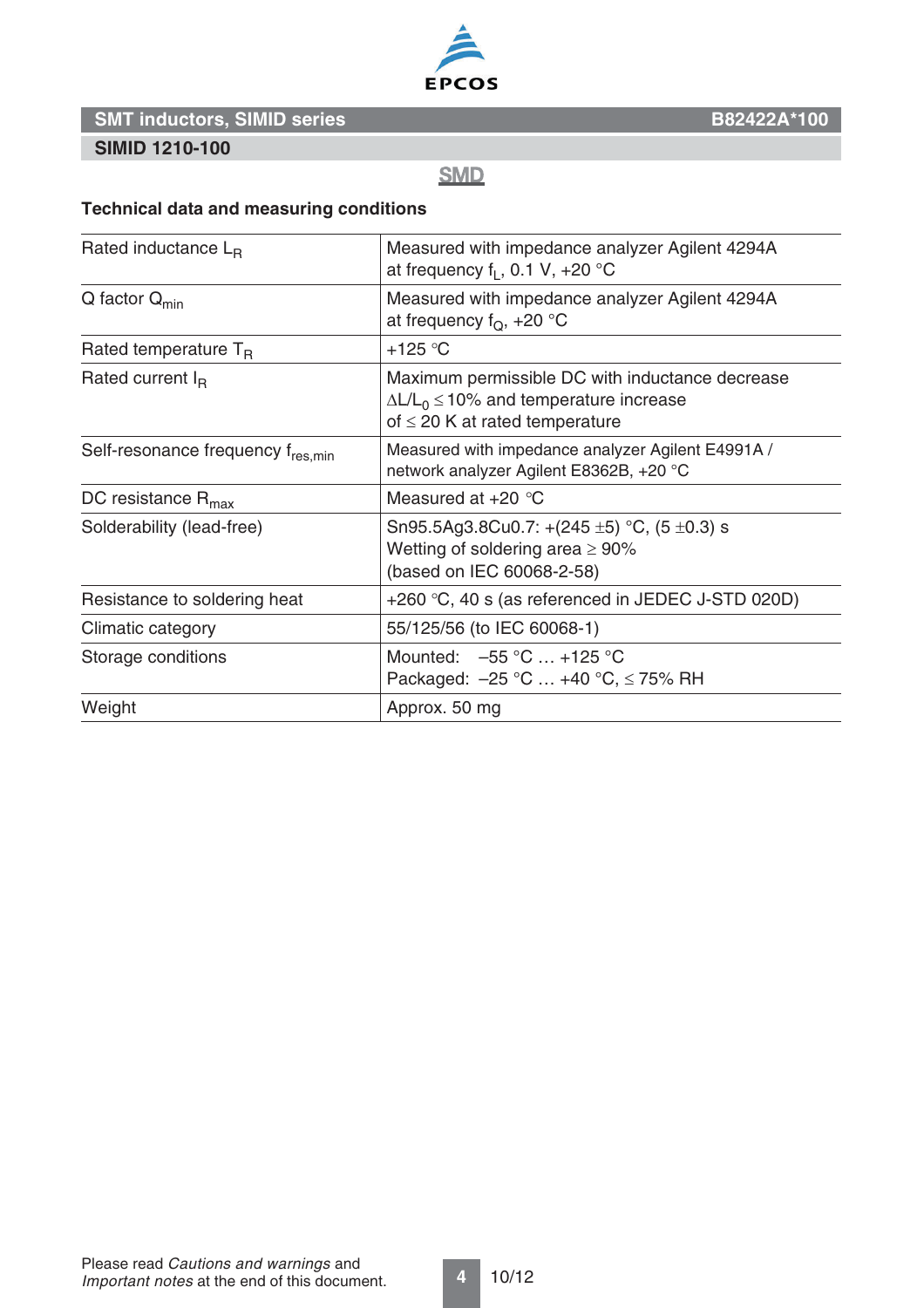![](_page_4_Picture_0.jpeg)

#### **SIMID 1210-100**

**SMD** 

#### **Characteristics and ordering codes**

| $L_{\rm R}$            | Tolerance               | $f_L$        | $Q_{min}$ | $f_{Q}$    | $I_{\mathsf{R}}$ | $\mathsf{R}_{\text{max}}$ | $f_{res, min}$ | Ordering code <sup>1)2)</sup><br>$(Ø 180$ -mm reel) |
|------------------------|-------------------------|--------------|-----------|------------|------------------|---------------------------|----------------|-----------------------------------------------------|
| $\mu$ H                |                         | <b>MHz</b>   |           | <b>MHz</b> | mA               | Ω                         | <b>MHz</b>     |                                                     |
| Core material: ceramic |                         |              |           |            |                  |                           |                |                                                     |
| 0.0082                 | $\pm 5\% \triangleq J$  | 10           | 20        | 100        | 800              | 0.08                      | 4000           | B82422A3829+100                                     |
| 0.010                  | $\pm 10\% \triangleq K$ | 10           | 20        | 100        | 750              | 0.09                      | 4000           | B82422A3100+100                                     |
| 0.012                  |                         | 10           | 25        | 100        | 700              | 0.10                      | 3500           | B82422A3120+100                                     |
| 0.015                  |                         | 10           | 27        | 100        | 640              | 0.12                      | 3000           | B82422A3150+100                                     |
| 0.018                  |                         | 10           | 30        | 100        | 640              | 0.12                      | 2500           | B82422A3180+100                                     |
| 0.022                  |                         | 10           | 30        | 100        | 600              | 0.14                      | 2500           | B82422A3220+100                                     |
| 0.027                  |                         | 10           | 23        | 50         | 600              | 0.14                      | 1850           | B82422A3270+100                                     |
| 0.033                  |                         | 10           | 20        | 50         | 540              | 0.17                      | 1700           | B82422A3330+100                                     |
| 0.039                  |                         | 10           | 25        | 50         | 530              | 0.18                      | 1450           | B82422A3390+100                                     |
| 0.047                  |                         | 10           | 26        | 50         | 510              | 0.19                      | 1350           | B82422A3470+100                                     |
| 0.056                  |                         | 10           | 26        | 50         | 500              | 0.20                      | 1200           | B82422A3560+100                                     |
| 0.068                  |                         | 10           | 27        | 50         | 480              | 0.21                      | 1150           | B82422A3680+100                                     |
| 0.082                  |                         | 10           | 27        | 50         | 450              | 0.24                      | 1050           | B82422A3820+100                                     |
| 0.10                   |                         | 10           | 25        | 50         | 440              | 0.26                      | 1000           | B82422A3101+100                                     |
| 0.12                   |                         | 1            | 22        | 30         | 400              | 0.32                      | 880            | B82422A3121+100                                     |
| 0.15                   |                         | $\mathbf{1}$ | 25        | 30         | 390              | 0.33                      | 850            | B82422A3151+100                                     |
| 0.18                   |                         | 1            | 25        | 30         | 360              | 0.38                      | 800            | B82422A3181+100                                     |
| 0.22                   |                         | 1            | 25        | 30         | 280              | 0.64                      | 700            | B82422A3221+100                                     |
| 0.27                   |                         | $\mathbf{1}$ | 20        | 30         | 235              | 0.90                      | 650            | B82422A3271+100                                     |
| 0.33                   |                         | 1            | 22        | 30         | 200              | 1.3                       | 580            | B82422A3331+100                                     |
| 0.39                   |                         | 1            | 22        | 30         | 190              | 1.4                       | 540            | B82422A3391+100                                     |
| 0.47                   |                         | $\mathbf{1}$ | 22        | 30         | 150              | 2.2                       | 480            | B82422A3471+100                                     |
| 0.56                   |                         | 1            | 22        | 30         | 150              | 2.2                       | 400            | B82422A3561+100                                     |
| 0.68                   |                         | 1            | 22        | 30         | 145              | 2.4                       | 280            | B82422A3681+100                                     |
| 0.82                   |                         | 1            | 22        | 30         | 140              | 2.5                       | 240            | B82422A3821+100                                     |

Closer tolerances and special versions on request.

Higher currents possible at temperatures  $<$ T<sub>R</sub> on request.

Sample kit available. Ordering code: B82422X100 For more information refer to chapter "Sample kits".

**5** 10/12

<sup>1)</sup> Replace the + by the code letter for the required inductance tolerance.

For reel size  $\varnothing$  330 mm the last digit has to be an »8«. Example: B82422A3829K108

<sup>2)</sup> For Ni-barrier-plated terminals replace the last three digits "100" by "150" (reel 180 mm) or "158" (reel 330 mm).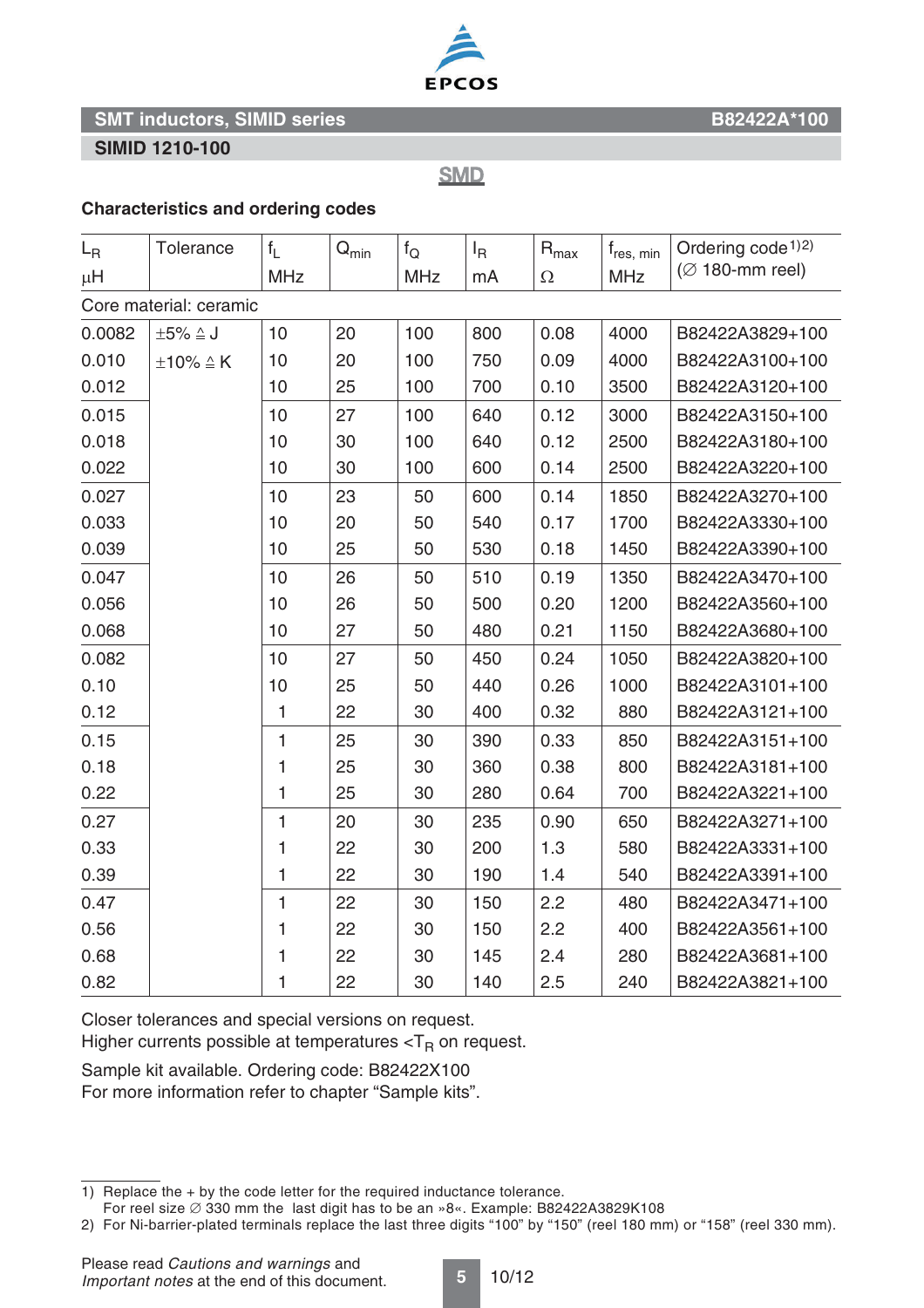![](_page_5_Picture_0.jpeg)

#### **SIMID 1210-100**

**SMD** 

#### **Characteristics and ordering codes**

| $L_{\rm R}$            | Tolerance               | $f_{\parallel}$ | $Q_{min}$ | $f_{\rm Q}$ | $I_R$ | $R_{\text{max}}$ | $f_{res, min}$   | Ordering code <sup>1)2)</sup> |
|------------------------|-------------------------|-----------------|-----------|-------------|-------|------------------|------------------|-------------------------------|
| μH                     |                         | <b>MHz</b>      |           | MHz         | mA    | $\Omega$         | <b>MHz</b>       | $(Ø 180$ -mm reel)            |
| Core material: ferrite |                         |                 |           |             |       |                  |                  |                               |
| 1.0                    | $\pm 5\% \triangleq J$  | $\mathbf{1}$    | 20        | 7.96        | 380   | 0.34             | 320              | B82422A1102+100               |
| 1.2                    | $\pm 10\% \triangleq K$ | 1               | 20        | 7.96        | 370   | 0.37             | 300              | B82422A1122+100               |
| 1.5                    |                         | 1               | 20        | 7.96        | 340   | 0.50             | 270              | B82422A1152+100               |
| 1.8                    |                         | $\mathbf{1}$    | 25        | 7.96        | 290   | 0.60             | 250              | B82422A1182+100               |
| 2.2                    |                         | 1               | 25        | 7.96        | 270   | 0.75             | 125              | B82422A1222+100               |
| 2.7                    |                         | 1               | 25        | 7.96        | 240   | 0.88             | 110              | B82422A1272+100               |
| 3.3                    |                         | $\mathbf{1}$    | 27        | 7.96        | 200   | 1.20             | 110              | B82422A1332+100               |
| 3.9                    |                         | 1               | 27        | 7.96        | 190   | 1.40             | 110              | B82422A1392+100               |
| 4.7                    |                         | 1               | 27        | 7.96        | 150   | 2.20             | 110              | B82422A1472+100               |
| 5.6                    |                         | $\mathbf{1}$    | 27        | 7.96        | 140   | 2.60             | 100              | B82422A1562+100               |
| 6.8                    |                         | 1               | 27        | 7.96        | 135   | 2.80             | 90               | B82422A1682+100               |
| 8.2                    |                         | 1               | 27        | 7.96        | 130   | 3.00             | 90               | B82422A1822+100               |
| 10                     |                         | $\mathbf{1}$    | 27        | 2.52        | 180   | 1.60             | 25               | B82422A1103+100               |
| 12                     |                         | 0.1             | 27        | 2.52        | 175   | 1.65             | 23               | B82422A1123+100               |
| 15                     |                         | 0.1             | 27        | 2.52        | 165   | 1.85             | 20               | B82422A1153+100               |
| 18                     |                         | 0.1             | 27        | 2.52        | 155   | 2.00             | 17               | B82422A1183+100               |
| 22                     |                         | 0.1             | 27        | 2.52        | 140   | 2.65             | 16               | B82422A1223+100               |
| 27                     |                         | 0.1             | 27        | 2.52        | 120   | 3.70             | 15               | B82422A1273+100               |
| 33                     |                         | 0.1             | 27        | 2.52        | 105   | 4.50             | 13               | B82422A1333+100               |
| 39                     |                         | 0.1             | 27        | 2.52        | 90    | 6.30             | 12               | B82422A1393+100               |
| 47                     |                         | 0.1             | 27        | 2.52        | 85    | 7.00             | 11               | B82422A1473+100               |
| 56                     |                         | 0.1             | 27        | 2.52        | 85    | 6.75             | 9                | B82422A1563+100               |
| 68                     |                         | 0.1             | 27        | 2.52        | 80    | 7.70             | $\boldsymbol{9}$ | B82422A1683+100               |
| 82                     |                         | 0.1             | 27        | 2.52        | 70    | 10.0             | 8                | B82422A1823+100               |
| 100                    |                         | 0.1             | 27        | 2.52        | 65    | 11.5             | 7                | B82422A1104+100               |

Closer tolerances and special versions on request.

Higher currents possible at temperatures  $<$ T<sub>R</sub> on request.

Sample kit available. Ordering code: B82422X100

For more information refer to chapter "Sample kits".

**6** 10/12

<sup>1)</sup> Replace the + by the code letter for the required inductance tolerance.

For reel size  $\varnothing$  330 mm the last digit has to be an »8«. Example: B82422A1104K108

<sup>2)</sup> For Ni-barrier-plated terminals replace the last three digits "100" by "150" (reel 180 mm) or "158" (reel 330 mm).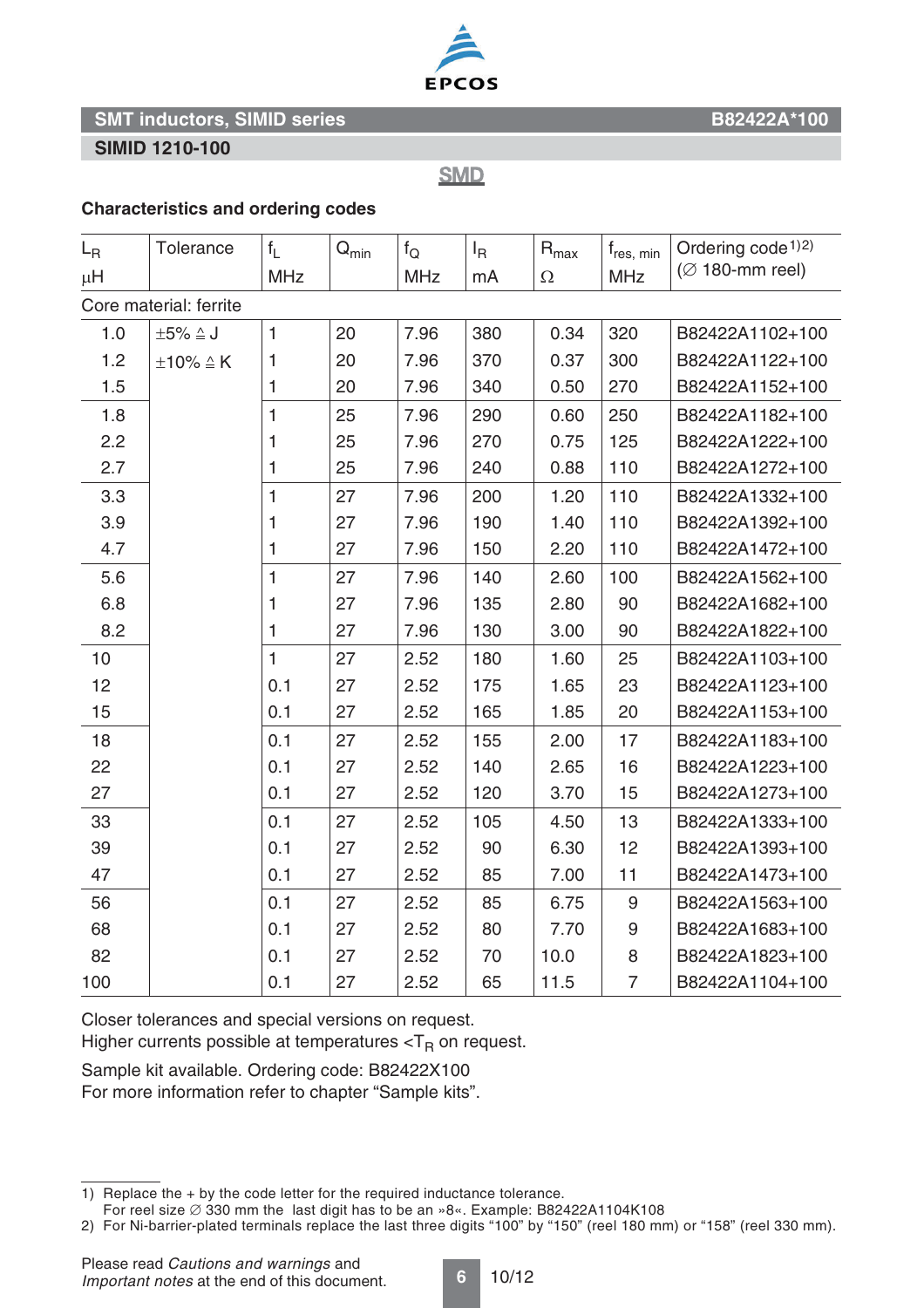![](_page_6_Picture_0.jpeg)

### **SIMID 1210-100**

# **SMD**

**Impedance |Z| versus frequency f**

measured with impedance analyzer

Agilent E4991A, typical values at +20 °C

![](_page_6_Figure_8.jpeg)

# **Q factor versus frequency f**

measured with impedance analyzer Agilent E4991A, typical values at +20 °C

![](_page_6_Figure_11.jpeg)

**Inductance L versus DC load current I<sub>DC</sub>** measured with LCR meter Agilent 4285A, typical values at +20 °C

![](_page_6_Figure_13.jpeg)

**Current derating Iop/IR** versus ambient temperature T<sub>A</sub> (rated temperature  $T_R = +125 \degree C$ )

![](_page_6_Figure_15.jpeg)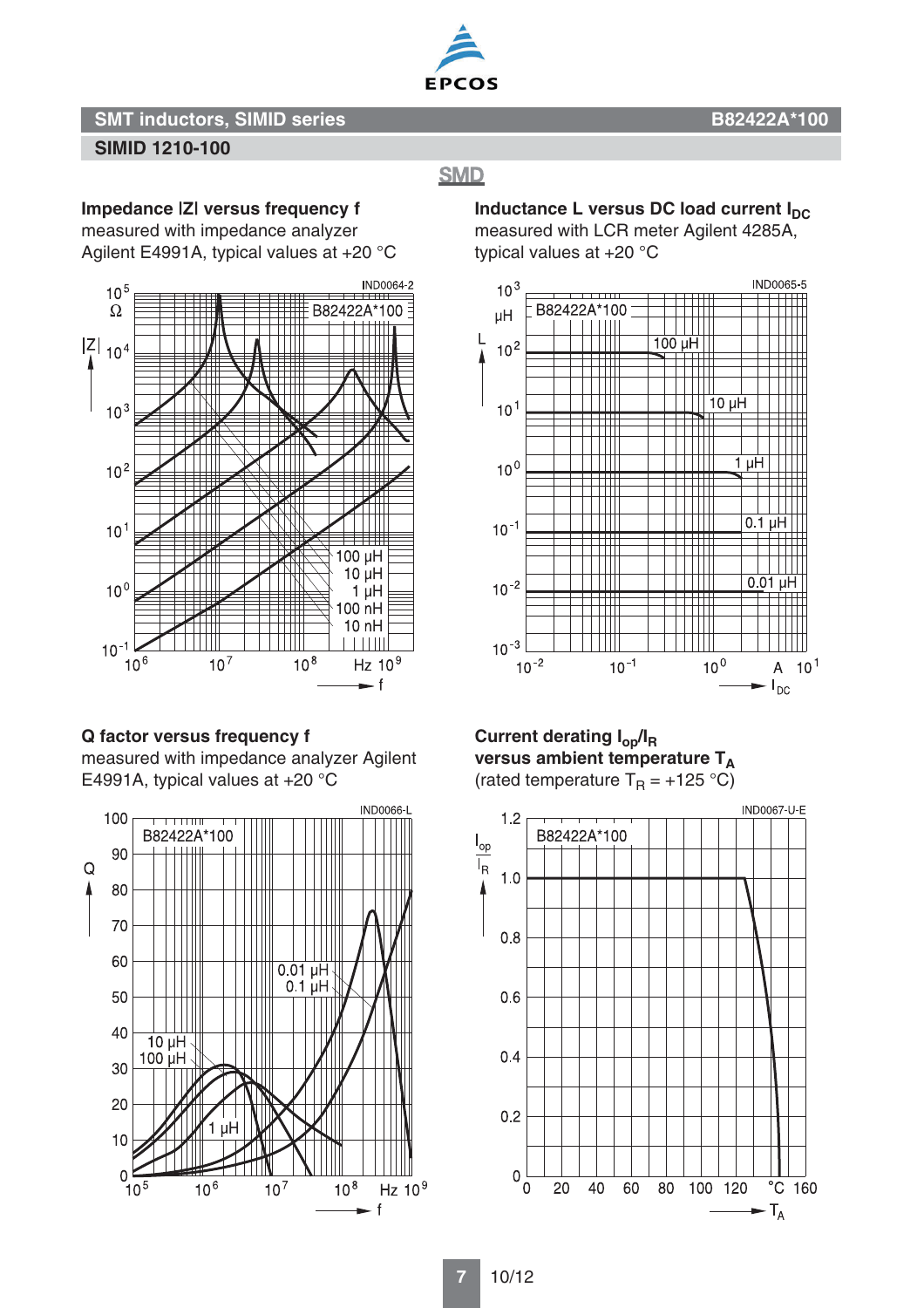![](_page_7_Picture_0.jpeg)

**Cautions and warnings**

- Please note the recommendations in our Inductors data book (latest edition) and in the data sheets.
	- Particular attention should be paid to the derating curves given there.
	- The soldering conditions should also be observed. Temperatures quoted in relation to wave soldering refer to the pin, not the housing.
- If the components are to be washed varnished it is necessary to check whether the washing varnish agent that is used has a negative effect on the wire insulation, any plastics that are used, or on glued joints. In particular, it is possible for washing varnish agent residues to have a negative effect in the long-term on wire insulation.

Washing processes may damage the product due to the possible static or cyclic mechanical loads (e.g. ultrasonic cleaning). They may cause cracks to develop on the product and its parts, which might lead to reduced reliability or lifetime.

- The following points must be observed if the components are potted in customer applications:
	- Many potting materials shrink as they harden. They therefore exert a pressure on the plastic housing or core. This pressure can have a deleterious effect on electrical properties, and in extreme cases can damage the core or plastic housing mechanically.
	- It is necessary to check whether the potting material used attacks or destroys the wire insulation, plastics or glue.
	- The effect of the potting material can change the high-frequency behaviour of the components.
- Ferrites are sensitive to direct impact. This can cause the core material to flake, or lead to breakage of the core.
- Even for customer-specific products, conclusive validation of the component in the circuit can only be carried out by the customer.